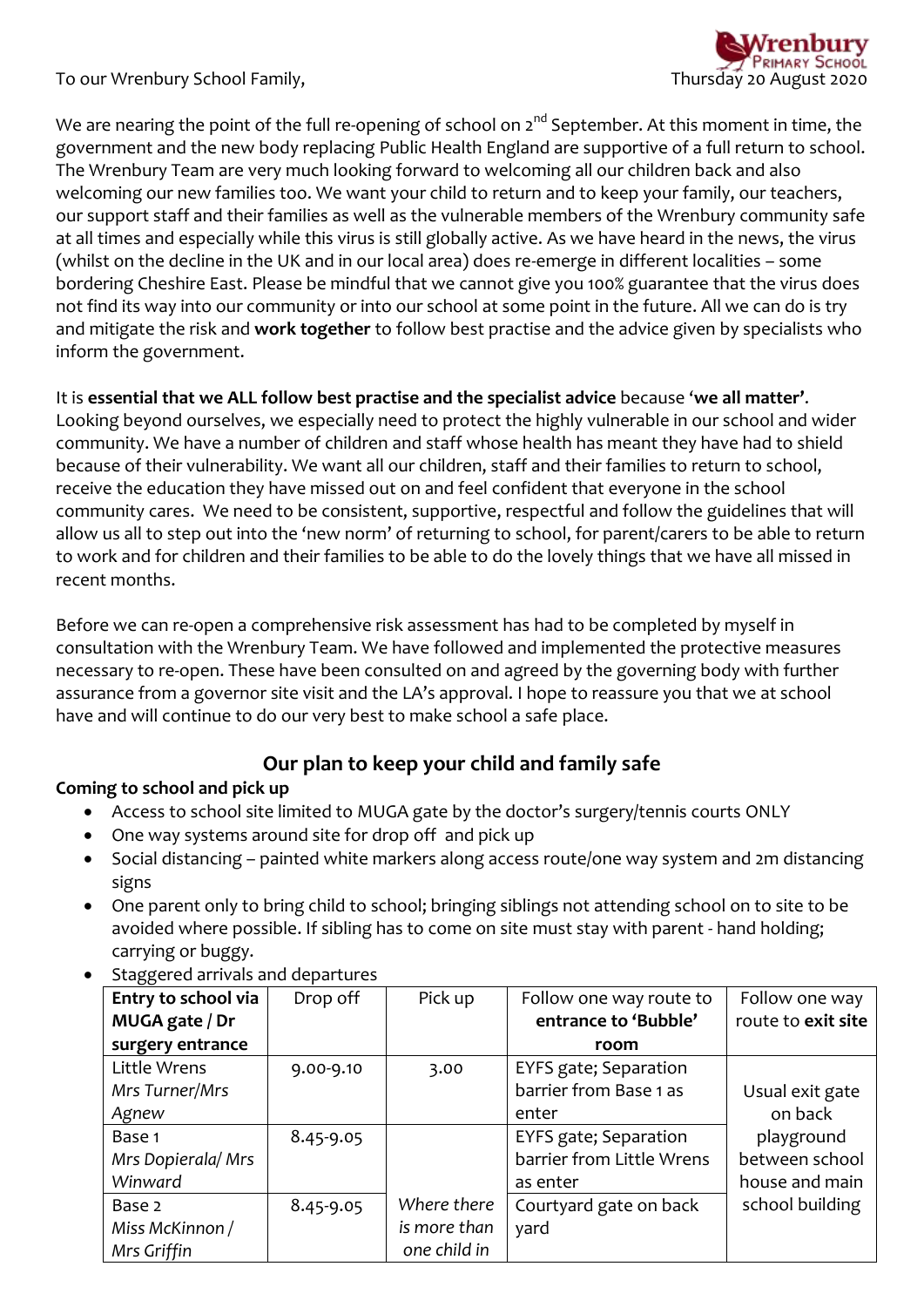| Base 3             | 8.45-9.00     | family - pick | Base 3 door               |                 |
|--------------------|---------------|---------------|---------------------------|-----------------|
| Mr Lindop          |               | up from 3.15  | Previous B2/Miss          | Pedestrian gate |
|                    |               | (agree with   | McKinnon classroom        | front of school |
| Base 4             | 8.45-9.00     | teacher)      | Base 4 entrance           | (walk past      |
| Mrs Charlesworth / |               |               | (previously Base 5/Mrs    | reception area  |
| Mrs Wimpenny       |               | Where a child | Charleworth's door)       | and office to   |
|                    |               | is the only   |                           | gate)           |
|                    |               | child from a  |                           |                 |
| Base 5             | $8.35 - 8.55$ | family in     | Doorway beyond gate       | Continue along  |
| Miss Phillips/Mrs  |               | school - pick | next to school house      | path to exit    |
| Clarke             |               | up 3.30       | (between school house     | school site     |
|                    |               |               | and main school building) |                 |

- White painted or plastic circular markers on ground outside drop off and pick up areas for parent and child to stand and wait at a social distance.
- Once child has been handed to teacher or back to parent there should be no loitering/stopping to chat with friends or staff, either inside school grounds **or outside**. The aim is to keep everyone moving at a safe distance.

# **What to wear / bring to school**

## **Wear**

- School uniform for all but PE day
- **On PE day –** school's PE kit
- Hair tied back; no jewellery
- Sun-cream applied BEFORE school if needed
- Sun hat if very hot; coat if cold or wet

# **Bring**

- A **cleaned, named water bottle** this will be sent home daily, to be cleaned, refilled with **water only** and returned.
- A packed lunch if providing own in a **disposable** bag disposable cutlery etc
- **NOTHING ELSE** both the above can be carried in by your child, not in a school bag/ruck sack we are not using cloakrooms initially and need to limit non-essentials and items brought from home as there is limited storage.

# **'Bubbles'**

The children will be in a class 'bubble'. There will be a limit to the contact made by different staff with children in each class. In most cases, the children will work with their class teacher and teaching assistant and their PE teacher, Mr Ellis, who will undertake as many lessons as possible outdoors. During the day in school, each class bubble will be kept separate from other bubbles at all times. We have organised staggered playtimes and lunchtimes to accommodate this. There will be no formal gatherings in the hall (lunches / assemblies). Assemblies will continue but will be done via Zoom, enabling us to meet as a whole school safely. I will also run a rota of assemblies to see each class from a social distance outside for an assembly or story time. The school has been **zoned** for indoor and outdoor learning as well as play for each bubble.

# **Zones - Inside**

- Each class bubble will have its own classroom and resources.
- The classroom will be for learning and for lunch time eating (no hall dining). Picnic lunches will be eaten outside when possible.
- Toilets have been designated to certain classes.

# **Zones - Outside**

- Playtimes will be staggered so that classes do not mix.
- Each class will have a designated area of the playground/field.
- During playtimes children will be have access to their own class play equipment.
- Where an area has to be partitioned, we will do so with bunting fencing.
- Movement around school will be restricted to the classroom and toilets only.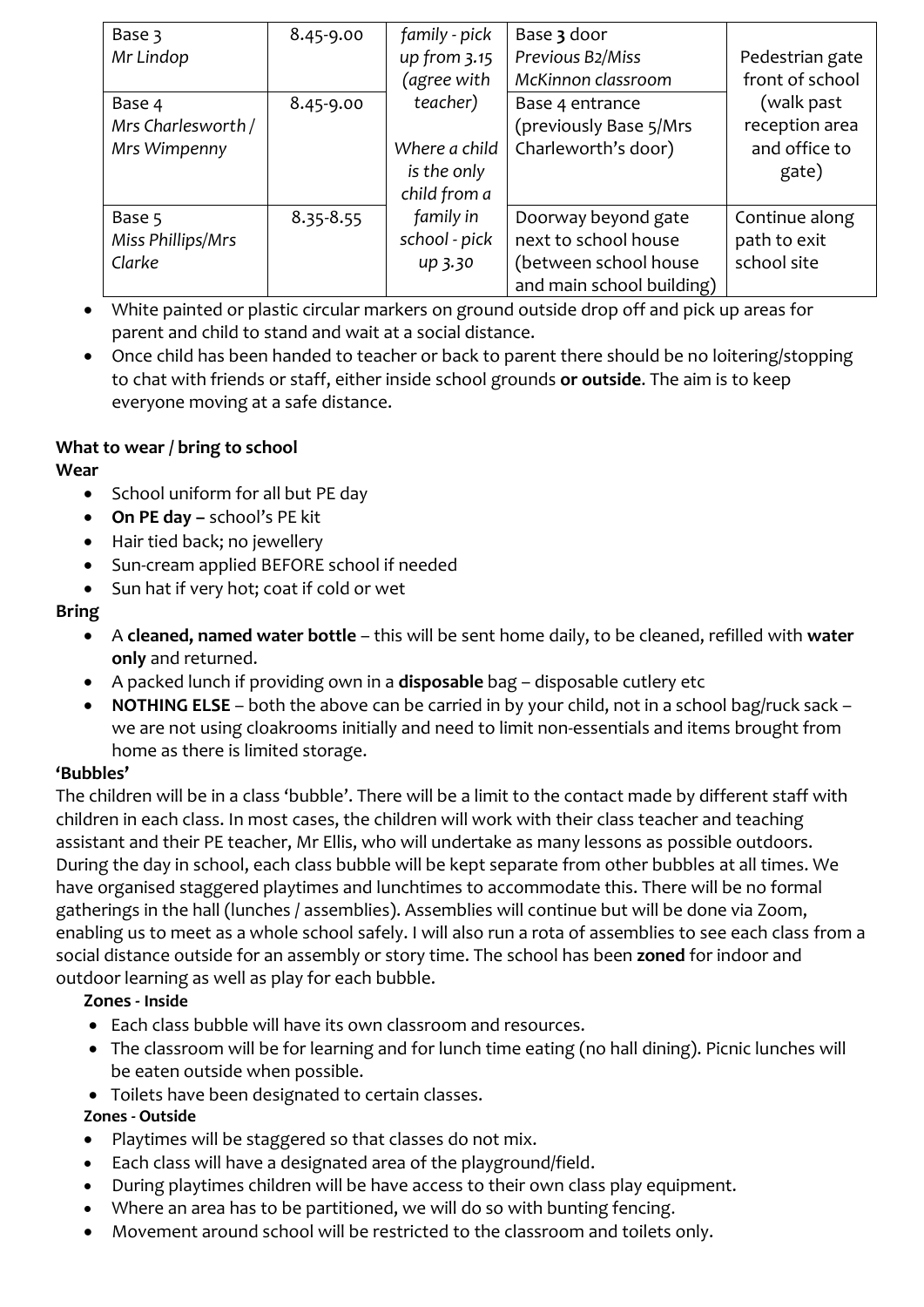#### **Classrooms - What will it look like?**

- A more formal layout of tables and chairs so that children are forward facing as required and there is 2m distancing for the teacher from the children.
- To create space, unnecessary furniture has been removed.
- Space and areas have been created where continuous provision for EYFS is needed.
- Soft furnishings (rugs, cushions, drapes if on displays that children can touch) have been removed.
- Surfaces will be clear for easy clean.
- Children will have their own table / workstation and chair, which they will sit at for their indoor lessons.
- They will have their own equipment (including stationery) and daily resources (books; some equipment) that will be kept in a tray or box.
- The tray/box will be kept at the child's work station and all the child's work will be kept in it.
- The learning environment displays and learning walls will remain as an essential part of making the classroom feel normal for the children.

## **Hygiene**

- Regular handwashing and keeping the school clean will be key to keeping the virus away.
- Your child will sanitise / hand wash on arrival and throughout the school day.
- Hand sanitisers are available in each classroom and hand washing facilities are either in classrooms or in close proximity to them.
- A comprehensive cleaning programme has been put in place to ensure all surfaces, contact points, equipment and toilets are thoroughly cleaned across the school day.

## **Learning**

- A 'recovery curriculum' will be in place in September.
- A lot of the early learning in the first few weeks will be focussed on mental health and wellbeing, learning to learn and socialise in a new way as well as a focus on personal hygiene and hand washing.
- Time will be spent initially finding out where each child is at with their learning from the previous academic year and what gaps in the children's learning need closing in order for them to be able to start learning work in their current academic year.
- Additional daily phonics and reading lessons/activities will be a priority and we will be following the 'ready for progress' maths guidelines to ensure these core skills are at the fore of all we do to help get the children back on track.
- Staff are working on new ways of organising the children's learning but ensuring that the children do not lose their enthusiasm and love of learning that our curriculum gives them.
- Where possible, learning will be outside. It is widely acknowledged that outdoor learning and physical activity have huge benefits for good health and wellbeing.

## **Toilets and cloakrooms**

- Each class bubble will have a designated toilet block; these will be unisex
- Where two classes share a toilet block; we have staggered playtime / lunchtimes to reduce use by two classes at the same time. Boys and girls will also use the toilet at slightly different times eg boys first; then girls; vice versa.
- Children will be supervised using the toilets to ensure there is no unnecessary congestion and children are following the 20 second hand washing rule
- Cloakrooms will not be used initially; coats will be put on the back of an individual child's chair or under work station, except for children in Little Wrens or YR

# **Transition back to school - how to support your child, what you need to do…**

We have had to make lots of changes to school to keep your child and your family safe and it is important the children understand these. To help your child have the most positive experience transitioning back to school it is important that they know what they will find when they return.

## **Please help to prepare them by:**